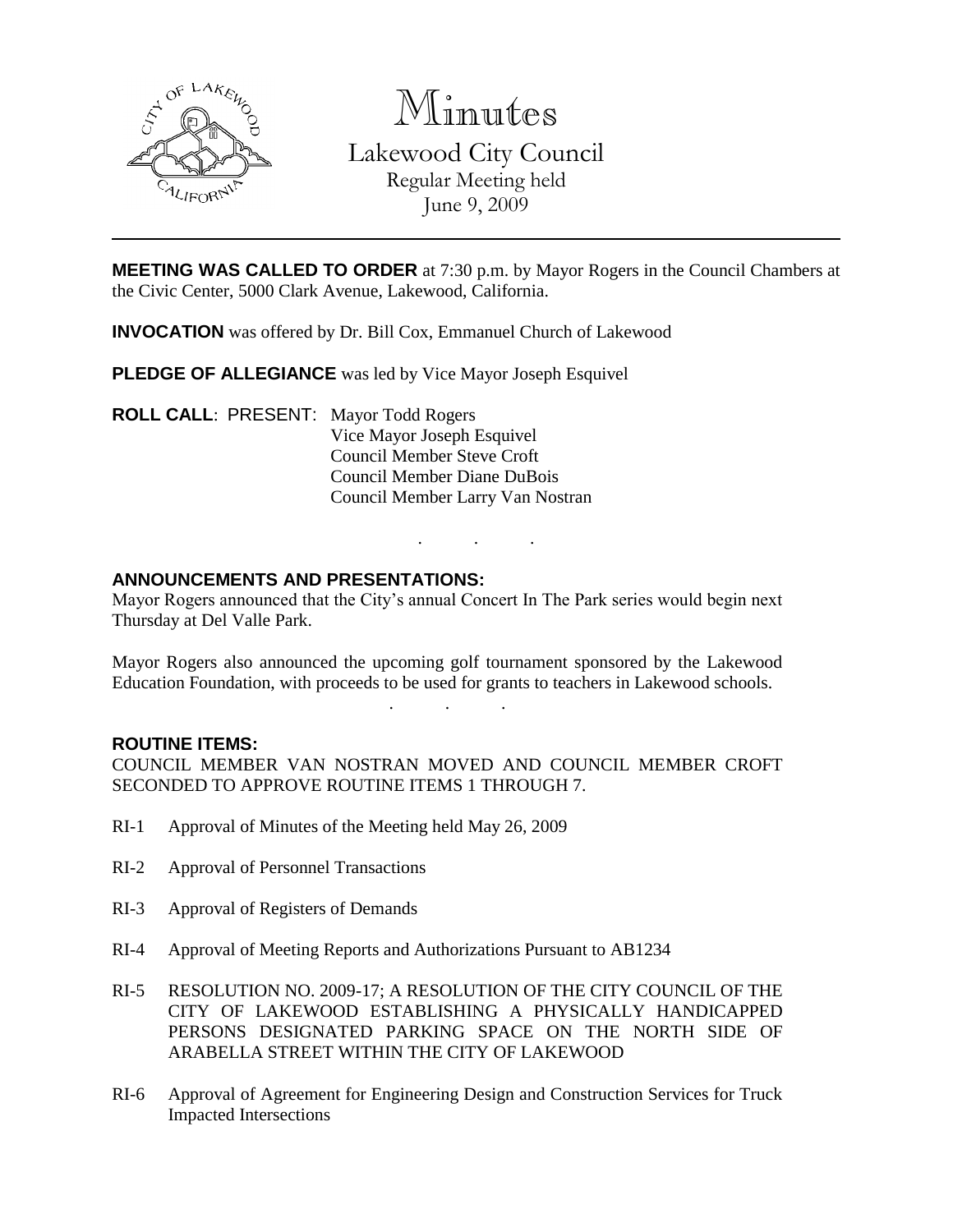City Council Minutes June 9, 2009 Page 2

#### **ROUTINE ITEMS:** Continued

RI-7 Approval of Street Closures for Block Parties for July 4th

#### UPON ROLL CALL VOTE, THE MOTION WAS APPROVED:

AYES: COUNCIL MEMBERS: Van Nostran, DuBois, Croft, Esquivel and Rogers NAYS: COUNCIL MEMBERS: None

### **1.1 • NEIGHBORHOOD STABILIZATION PROGRAM JOINT USE AGREEMENT**

. . .

Community Development Director Jack Gonsalves made a presentation based on the memo in the agenda and stated that as part of the Housing and Economic Recovery Act of 2008, additional funding had been made available through the Community Development Block Grant program for redevelopment of abandoned and foreclosed residential properties. Although not eligible to receive a direct allocation from the U.S. Department of Housing and Urban Development (HUD), through a Joint Use Agreement with the cities of Bellflower, Downey and Paramount, the City of Lakewood would qualify for Neighborhood Stabilization Program (NSP) funding in the amount of \$479,587. The funding could be used to acquire foreclosed and abandoned residential properties that would be demolished and developed into affordable housing units at a later date. It was the recommendation of staff that the City Council conduct a public hearing to receive comments on the application; approve a Joint Use Agreement with the cities of Bellflower, Downey and Paramount; approve an NSP Sub-recipient Agreement with the City of Paramount; approve an Anti-Displacement and Relocation Plan; adopt the proposed resolution approving the application for funding; and authorize the City Manager to execute and submit all required documents on behalf of the City.

Responding to a question from Mayor Rogers, consultant Andrea Castro stated that the Program would be aggressively funded and the City should hear by mid-July if the application had been approved, with March, 2011 as the deadline to encumber the funds.

Mayor Rogers opened the public hearing at 7:42 p.m. and called for anyone in the audience wishing to address the City Council on this matter. There was no response.

COUNCIL MEMBER DUBOIS MOVED AND COUNCIL MEMBER VAN NOSTRAN SECONDED TO APPROVE STAFF'S RECOMMENDATIONS. UPON ROLL CALL VOTE, THE MOTION WAS APPROVED:

AYES: COUNCIL MEMBERS: Van Nostran, DuBois, Croft, Esquivel and Rogers NAYS: COUNCIL MEMBERS: None

. . .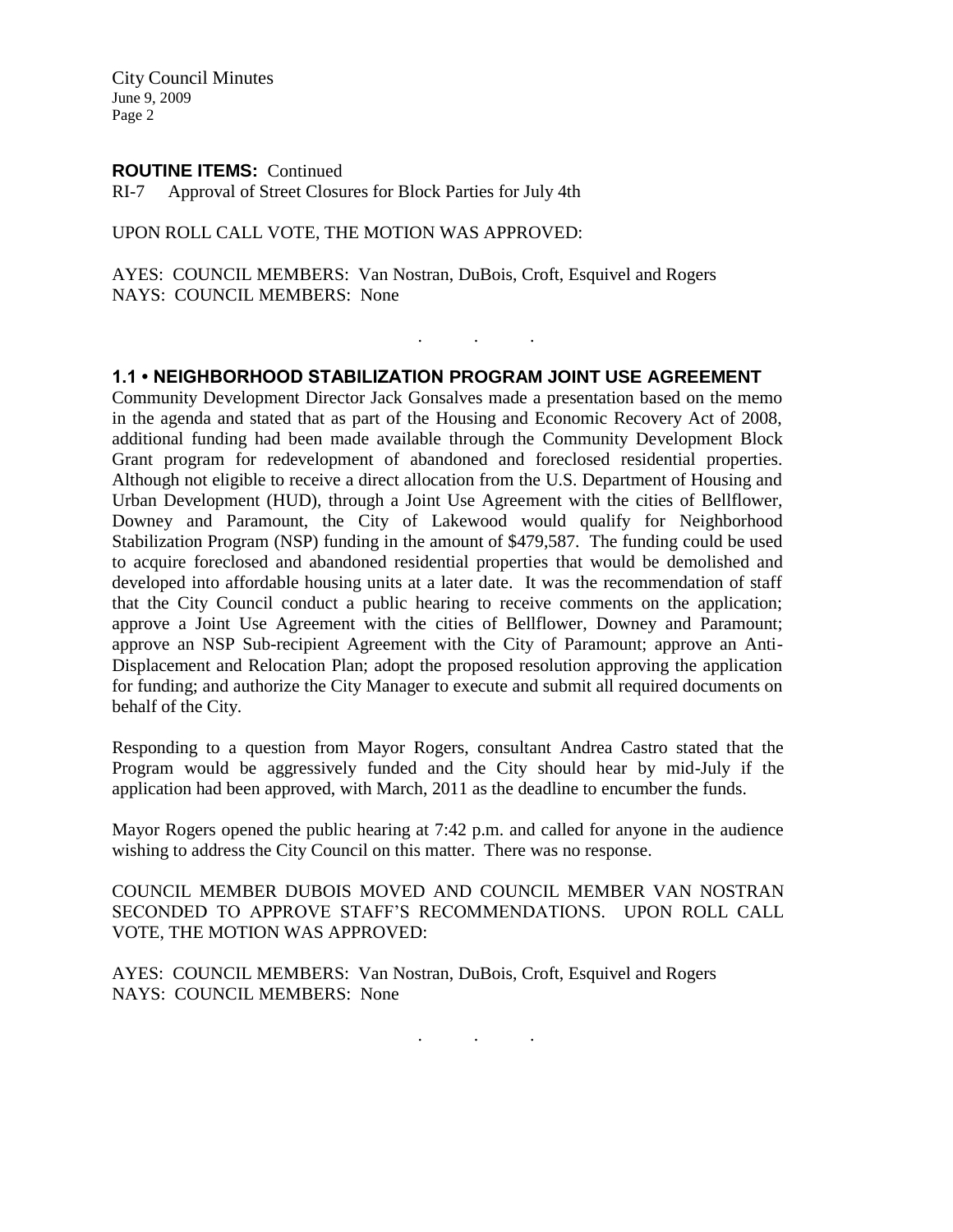# **3.1 • ENERGY EFFICIENCY AND CONSERVATION BLOCK GRANT APPLICATION**

Public Works Director Lisa Rapp displayed slides and gave a presentation based on the memo in the agenda. She stated that as part of the American Recovery and Reinvestment Act of 2009, funds could be allocated to cities through the Energy Efficiency and Conservation Block Grant program. The qualifying project proposed for application was the HVAC replacement at the Centre, a project whose completion could save as much as 20 percent in energy costs and reduced emissions. She noted that the specifications for the project would require an update to bring the drawings up to current codes and equipment specifications. It was the recommendation of staff that the City Council approve an application for the Federal Energy Efficiency and Conservation Block Grant program, authorize the Mayor to execute the grant application, and approve an amendment to the agreement with Meyer and Associates for the Centre HVAC Improvement Project in an amount not to exceed \$61,000.

VICE MAYOR ESQUIVEL MOVED AND COUNCIL MEMBER CROFT SECONDED TO APROVE STAFF'S RECOMMENDATIONS. UPON ROLL CALL VOTE, THE MOTION WAS APPROVED:

AYES: COUNCIL MEMBERS: Van Nostran, DuBois, Croft, Esquivel and Rogers NAYS: COUNCIL MEMBERS: None

# **3.2 • AGREEMENT FOR ENGINEERING DESIGN AND CONSTRUCTION SERVICES FOR TCSP GRANT FOR TRAFFIC SIGNAL MODERNIZATION**

. . .

The Director of Public Works displayed slides and presented a report based on the memo in the agenda. She provided an overview to the traffic signal system and areas of need. She reported that with the help of Congresswoman Linda Sanchez, the City had been the recipient of Federal funding through the Transportation, Community and System Preservation Grant for traffic signal modernization at six intersections. It was the recommendation of staff that the City Council authorize staff to approve a Willdan proposal to provide design and other services for the Grant under the existing agreement, in an amount not to exceed \$150,860; and authorize the use of Prop. C transit funds in the amount of \$350,000 for the required matching funds.

Council Member Van Nostran inquired about funding for the traffic improvements near Fire Station No. 45. Ms. Rapp responded by stating that although design for those improvements had been completed and were awaiting approval by CalTrans, that project would not qualify for funding under this grant.

COUNCIL MEMBER VAN NOSTRAN MOVED AND COUNCIL MEMBER DUBOIS SECONDED TO APPROVE STAFF'S RECOMMENDATIONS. UPON ROLL CALL VOTE, THE MOTION WAS APPROVED:

AYES: COUNCIL MEMBERS: Van Nostran, DuBois, Croft, Esquivel and Rogers NAYS: COUNCIL MEMBERS: None